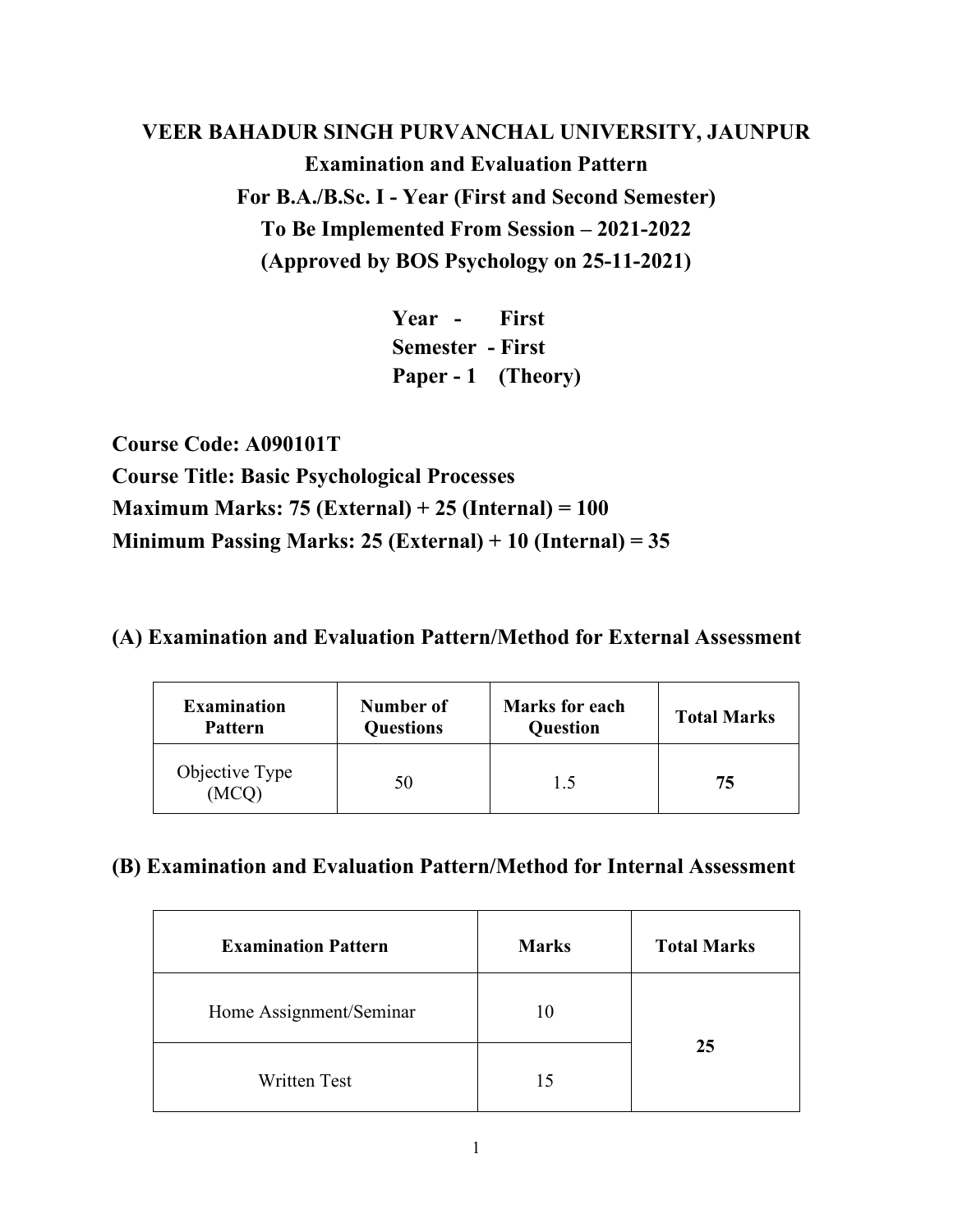**Year - First Semester - First Paper - 2 (Practical)** 

**Course Code: A090102P Course Title: Lab Work Maximum Marks: 75 (External) + 25 (Internal) = 100 Minimum Passing Marks: 25 (External) + 10 (Internal) = 35** 

# **(A) Examination and Evaluation Pattern/Method for External Assessment**

| <b>Examination Pattern</b> | <b>Marks</b> | <b>Total Marks</b> |
|----------------------------|--------------|--------------------|
| Written Exam               | 25           |                    |
| Viva Voce                  | 50           | 75                 |

| <b>Nature of Assignment/Activity</b>    | <b>Marks</b> | <b>Total Marks</b> |
|-----------------------------------------|--------------|--------------------|
| Practical File Writing and Presentation | 25           | 25                 |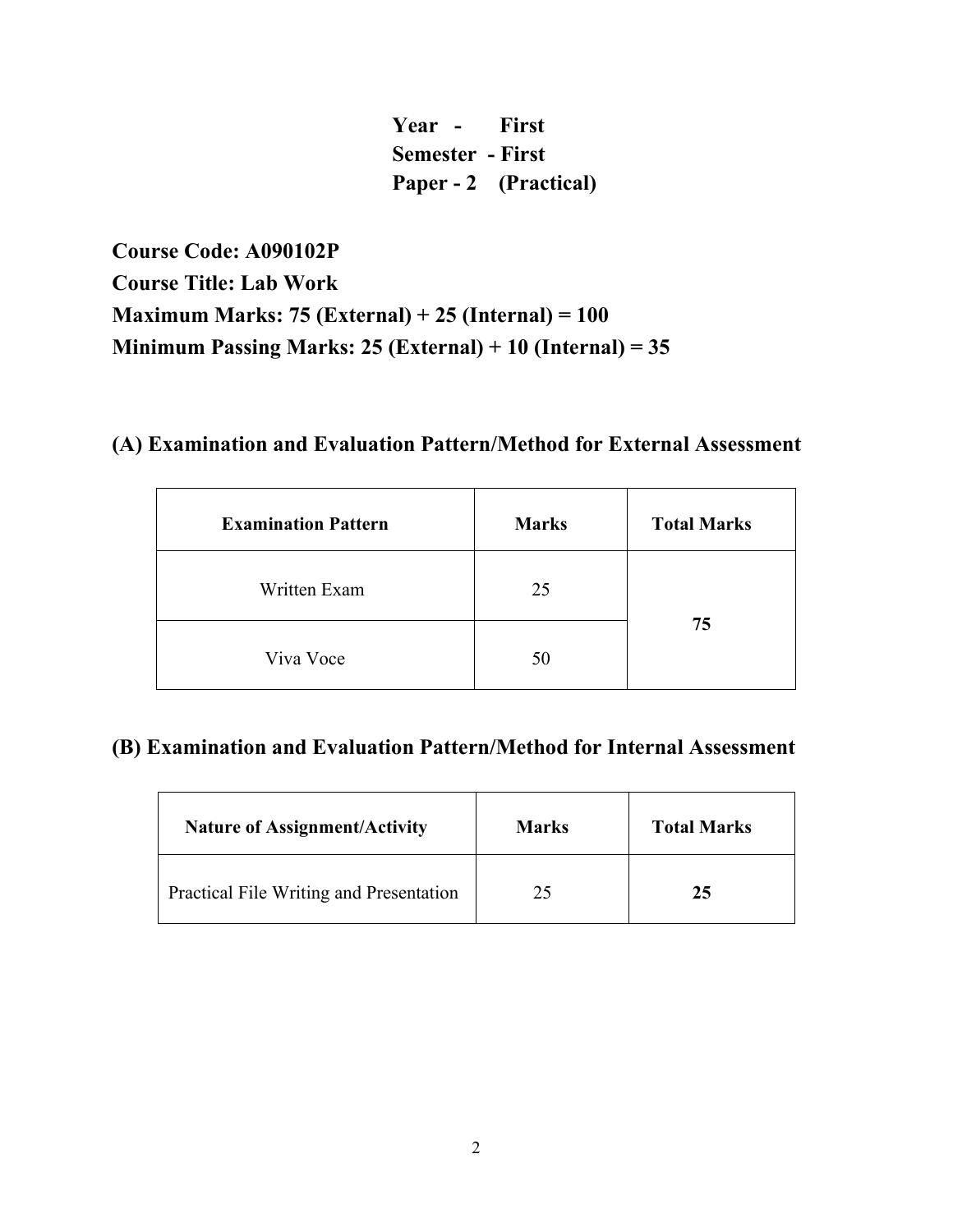**Year - First Semester - Second Paper - 1 (Theory)** 

**Course Code: A090201T** 

**Course Title: Basic Research Methodology and Statistics Maximum Marks: 75 (External) + 25 (Internal) = 100 Minimum Passing Marks: 25 (External) + 10 (Internal) = 35** 

## **(A) Examination and Evaluation Pattern/Method for External Assessment**

| <b>Examination</b><br><b>Pattern</b>              | <b>Section</b>                                              | <b>Number</b><br><sub>of</sub><br><b>Questions</b> | <b>Marks</b><br>for each<br>Question | <b>Total of</b><br>each<br><b>Section</b> | Grand<br><b>Total</b> |
|---------------------------------------------------|-------------------------------------------------------------|----------------------------------------------------|--------------------------------------|-------------------------------------------|-----------------------|
|                                                   | • Section $-A$<br>(Very Short)<br>Answer Type<br>Questions) | 10                                                 | 1.5                                  | 15                                        |                       |
| <b>Descriptive Type</b><br>(Already<br>Prevalent) | • Section $- B$<br>(Short Answer<br>Type<br>Questions)      | 5                                                  | 8                                    | 40                                        | 75                    |
|                                                   | • Section $-C$<br>(Long Answer)<br>Type<br>Questions)       | $\overline{2}$                                     | 10                                   | 20                                        |                       |

| <b>Examination Pattern</b> | <b>Marks</b> | <b>Total Marks</b> |
|----------------------------|--------------|--------------------|
| Home Assignment/Seminar    |              |                    |
| <b>Written Test</b>        |              | 25                 |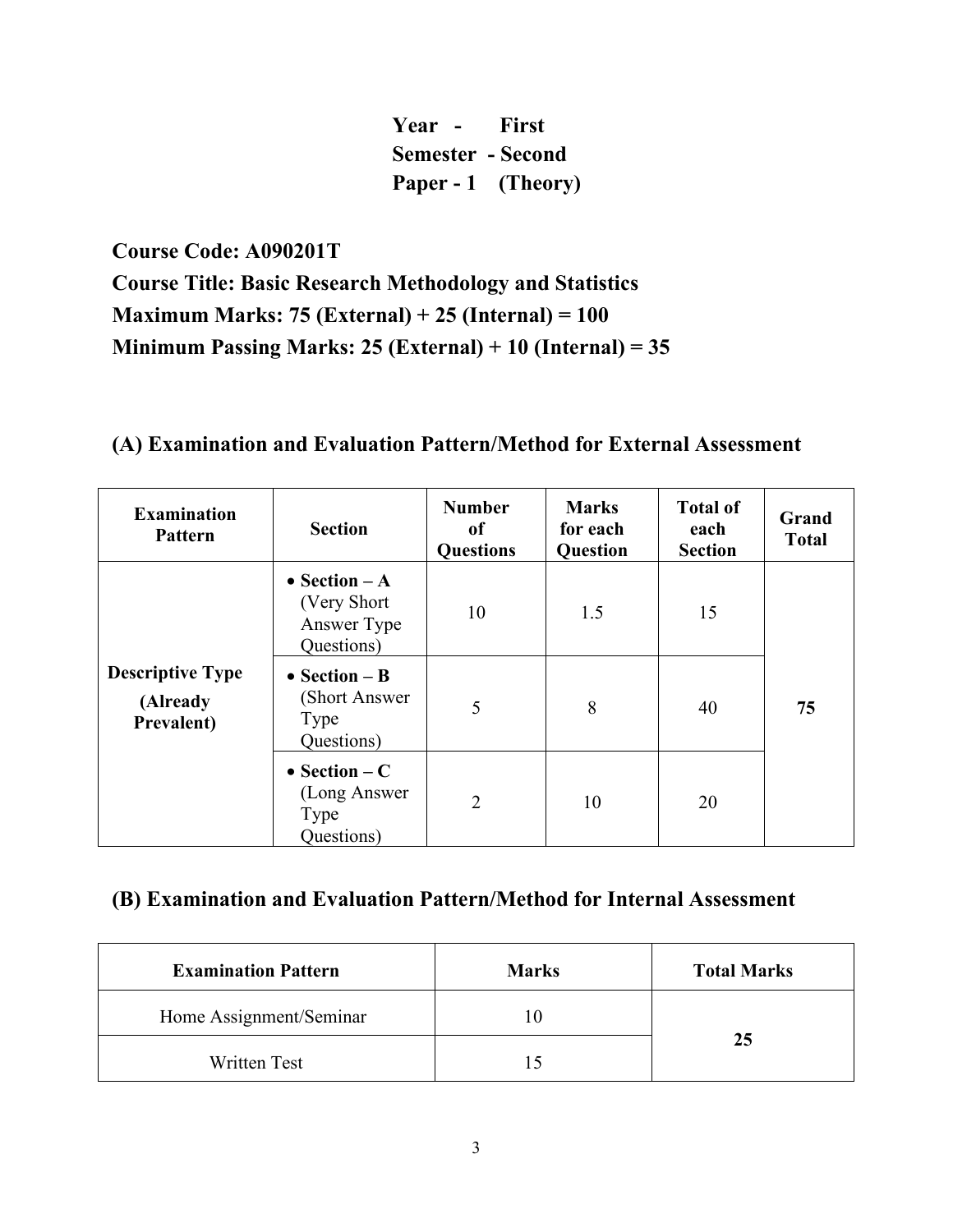**Year - First Semester - Second Paper - 2 (Practical)** 

**Course Code: A090202P Course Title: Lab Work/ Psychological Testing Maximum Marks: 75 (External) + 25 (Internal) = 100 Minimum Passing Marks: 25 (External) + 10 (Internal) = 35** 

### **(A) Examination and Evaluation Pattern/Method for External Assessment**

| <b>Examination Pattern</b> | <b>Marks</b> | <b>Total Marks</b> |
|----------------------------|--------------|--------------------|
| Written Exam               | 25           |                    |
| Viva Voce                  | 50           | 75                 |

| <b>Nature of Assignment/Activity</b>    | <b>Marks</b> | <b>Total Marks</b> |
|-----------------------------------------|--------------|--------------------|
| Practical File Writing and Presentation | 25           | 25                 |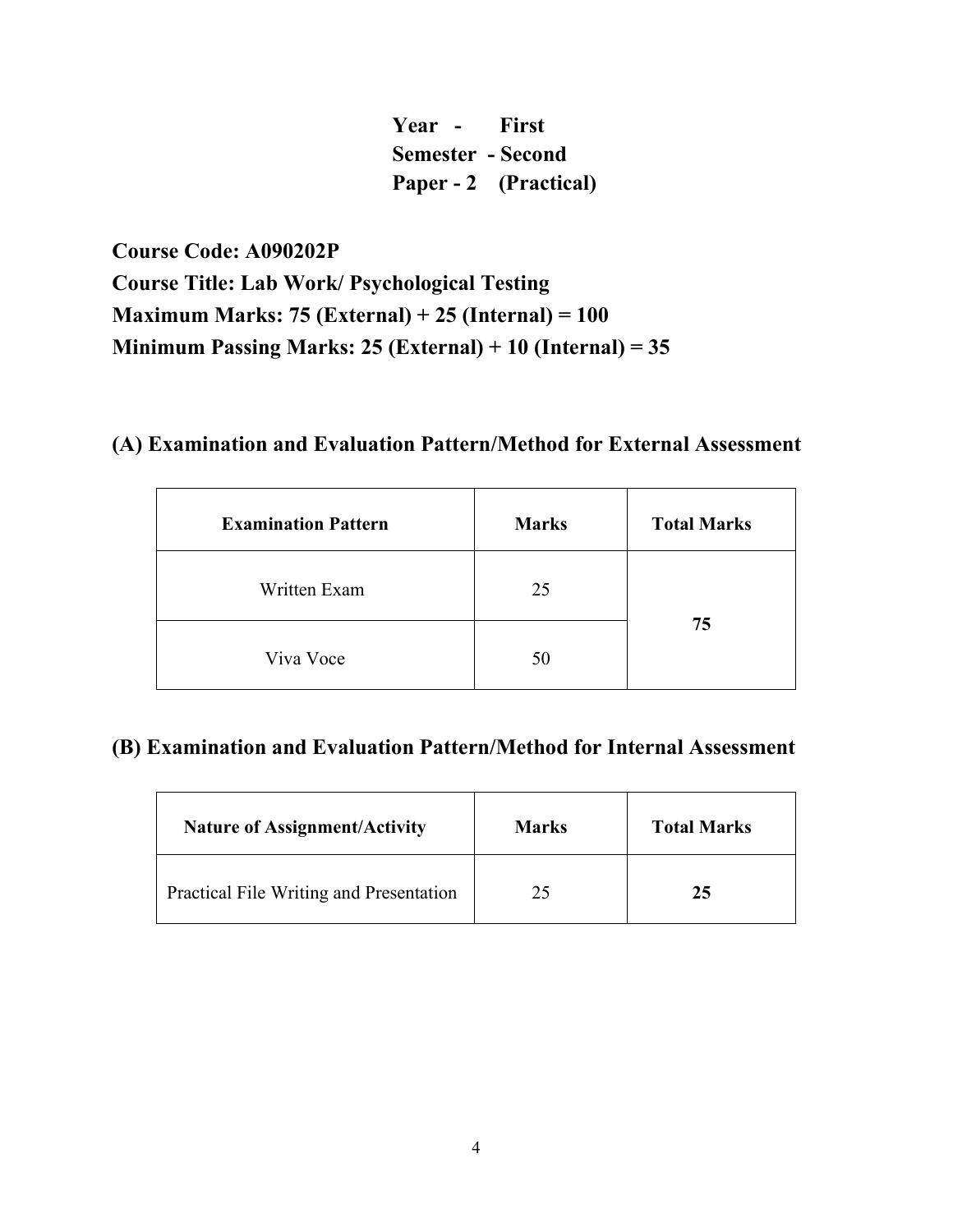## **VEER BAHADUR SINGH PURVANCHAL UNIVERSITY, JAUNPUR Modified Common Minimum Syllabus Under NEP 2020 For B.A./B.Sc. I - Year (First and Second Semester) Psychology From Session – 2021-2022 (Approved by BOS Psychology on 25/11/2021)**

## **Semester-wise Titles of the Papers in B.A. / B. Sc. I - Year (First and Second Semester**)

| Year         | Sem.         | Course<br>Code                                                  | <b>Paper Title</b>                   | <b>Theory/Practical</b> | <b>Credits</b> |
|--------------|--------------|-----------------------------------------------------------------|--------------------------------------|-------------------------|----------------|
|              | I            | A090101T                                                        | <b>Basic Psychological Processes</b> | Theory                  | 4              |
| I            |              | A090102P                                                        | Lab Work                             | Practical               | $\overline{2}$ |
| <b>B.A.1</b> | $\mathbf{I}$ | Basic Research Methodology and<br>A090201T<br><b>Statistics</b> |                                      | Theory                  | 4              |
|              | $\mathbf{I}$ | A090202P                                                        | Lab Work/ Psychological Testing      | Practical               | $\mathfrak{D}$ |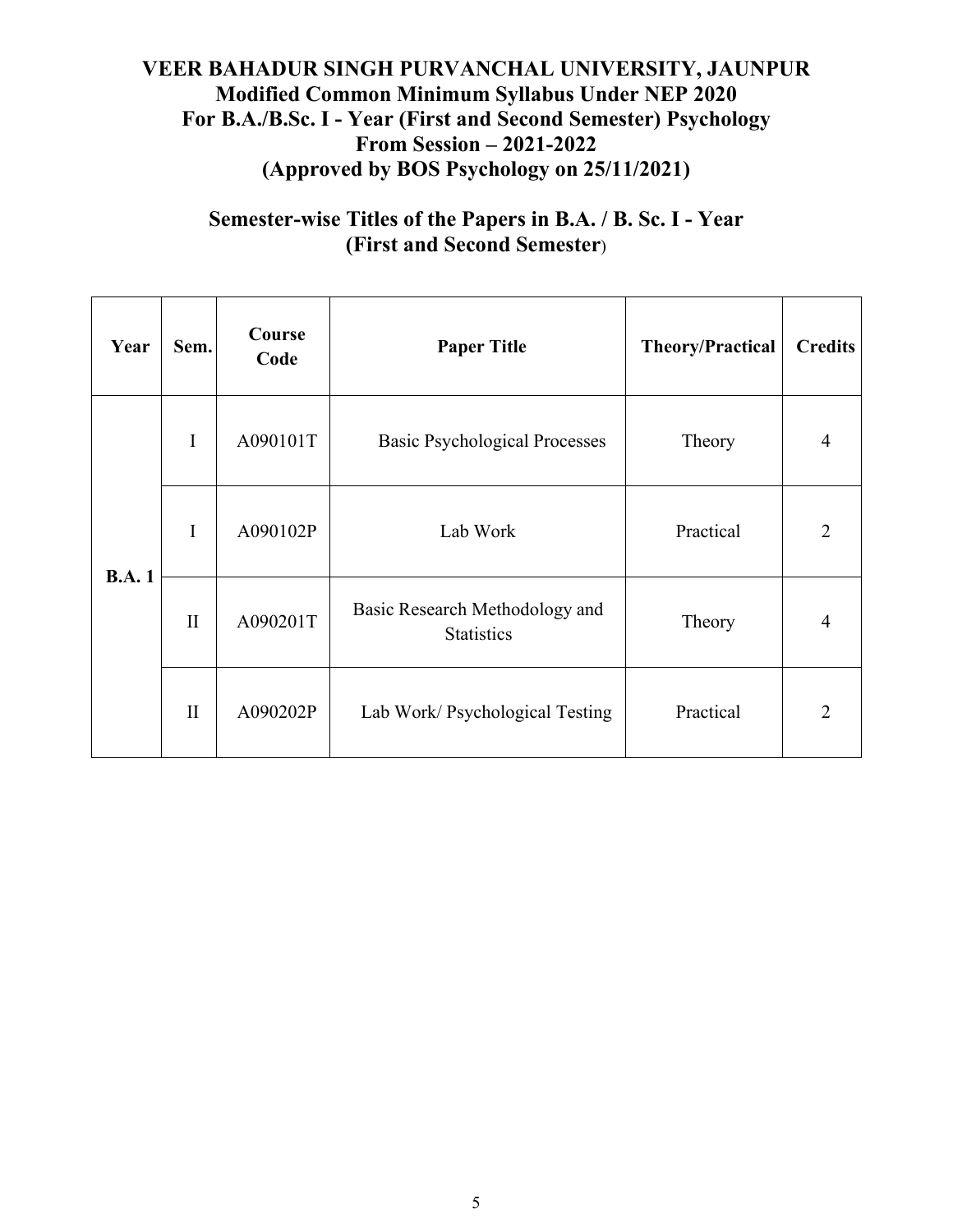## **Semester I**

# **Paper 1**

## **Theory**

|                            | <b>Program/Class: Certificate</b>                                                                  | <b>Year: First</b> |  | <b>Semester: First</b>      |                                                    |  |
|----------------------------|----------------------------------------------------------------------------------------------------|--------------------|--|-----------------------------|----------------------------------------------------|--|
| <b>Subject: Psychology</b> |                                                                                                    |                    |  |                             |                                                    |  |
|                            | Course Code: A090101T                                                                              |                    |  |                             | <b>Course Title: Basic Psychological Processes</b> |  |
|                            | Course Outcome: The students will learn about the fundamental processes and core psychological     |                    |  |                             |                                                    |  |
|                            | concepts, models, classical theories, varied perspectives, and will be able to apply them in their |                    |  |                             |                                                    |  |
|                            | own and in others lives. It will also give the learner a clear understanding of the concepts like  |                    |  |                             |                                                    |  |
|                            | intelligence, motivation, emotion and personality. It will develop critical analytical             |                    |  |                             |                                                    |  |
|                            | skills regarding these individualistic traits.                                                     |                    |  |                             |                                                    |  |
|                            | Credits: 4                                                                                         |                    |  | Core Compulsory             |                                                    |  |
|                            | Max. Marks: 25+75                                                                                  |                    |  | Min. Passing Marks: $10+25$ |                                                    |  |
|                            | Total No. of Lectures-Tutorials-Practical (in hours per week): L-T-P: 4-0-0                        |                    |  |                             |                                                    |  |
| Unit                       |                                                                                                    | <b>Topics</b>      |  |                             | <b>No. of Lectures</b>                             |  |
|                            | Psychology: Meaning, Nature, Scope and Applications; Approaches:                                   |                    |  |                             |                                                    |  |
| $\bf{I}$                   | Psychodynamic, Behavioristic and Gestalt.                                                          |                    |  |                             | 8                                                  |  |
|                            | Attention Processes: Meaning, Nature, Determinants and                                             |                    |  |                             |                                                    |  |
| $\mathbf{I}$               | Types; Perceptual Processes: Meaning, Nature and                                                   |                    |  |                             | 7                                                  |  |
|                            | Determinants; Perceptual Organization; Perceptual Illusion.                                        |                    |  |                             |                                                    |  |
|                            | Learning: Classical Conditioning, Operant Conditioning and Verbal                                  |                    |  |                             |                                                    |  |
| III                        | Learning: Methods and Procedures.                                                                  |                    |  |                             | 8                                                  |  |
|                            | Memory and Forgetting: Stages of Memory: Encoding, Storage and                                     |                    |  |                             |                                                    |  |
|                            | Retrieval; Types of Memory: Sensory, Short Term and Long Term                                      |                    |  |                             |                                                    |  |
| IV                         | Memory (Basic Introduction); Forgetting: Interference and Cue-                                     |                    |  |                             | 8                                                  |  |
|                            | Dependent Forgetting.                                                                              |                    |  |                             |                                                    |  |
|                            | Intelligence: Nature and Definition; Concept of IQ; Theories of                                    |                    |  |                             |                                                    |  |
| $\bf{V}$                   | Intelligence (Introduction of Basic Concepts): Spearman, Thurston,                                 |                    |  | 8                           |                                                    |  |
|                            | Guilford.                                                                                          |                    |  |                             |                                                    |  |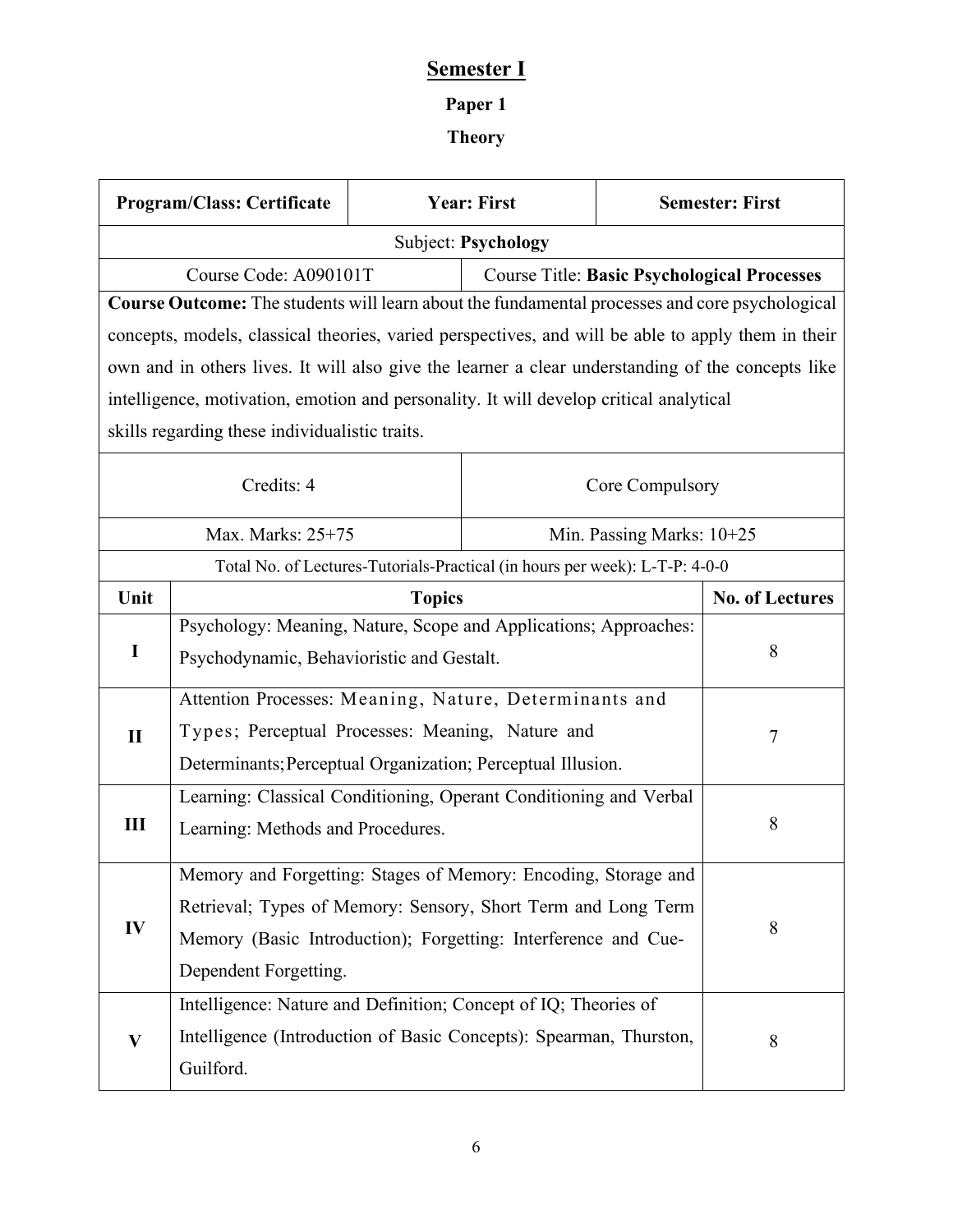|             | Personality: Definition and Determinants; Jung's Classification of                      |   |
|-------------|-----------------------------------------------------------------------------------------|---|
| VI          | Personality; Approach of Personality (BasicConcepts):<br>Trait                          | 8 |
|             | Approach (Allport); Psychodynamic (Freud), Humanistic (Rogers).                         |   |
|             | Motivation: Nature and Concept (Needs, Drives, Instincts); Types of                     |   |
| <b>VII</b>  | Motives: Biological and Social Motives, Need Hierarchy Theory                           | 7 |
|             | (Basic Concept)                                                                         |   |
|             | Emotion: Meaning and Nature of Emotion; Classification of                               |   |
| <b>VIII</b> | Emotion. Theories of Emotion: James-Lange, Cannon-Bard, Lazarus.                        | 6 |
|             |                                                                                         |   |
|             | <b>Suggested Readings:</b>                                                              |   |
| 1.          | Baron, R. & Misra, G. (2016). <i>Psychology</i> (5th edition). New Delhi: Pearson.      |   |
| 2.          | Ciccarelli, S. K., White, N.J., & Misra, G. (2017). Psychology (5th ed., South Asian    |   |
|             | Edition). New Delhi: Pearson Education.                                                 |   |
| 3.          | Cornelissen, M., Mishra, G. & Verma, S. (2014). Foundations of Indian Psychology. New   |   |
|             | Delhi: Pearson Education.                                                               |   |
| 4.          | De Silva, P. (2005). An introduction to Buddhist psychology. Springer.                  |   |
| 5.          | Galotti, K.M. (2014). Cognitive Psychology: In and Out of the Laboratory (5th ed.). New |   |
|             | Delhi: Sage.                                                                            |   |
| 6.          | Feldman, R. S. (2006). Understanding Psychology. India: Tata McGraw Hill.               |   |
| 7.          | Mishra, G. (Edited) (2019). Personality in Indigenous Tradition. In ICSSR Research      |   |
|             | Surveys & explorations Psychology (Vol.2): Individual and the Social Processes &        |   |
|             | Issues. New Delhi: Oxford University Press.                                             |   |
| 8.          | Morgan, C.T., King, R.A., Weiss, R.A., & Schopler, J. (2004). Introduction to           |   |
|             | <i>Psychology</i> (7th ed.). New York: McGraw Hill.                                     |   |
| 9.          | Suhotra (2007). Vedantic Psychology: India's ancient vision of the Mind. The            |   |
|             | Bhaktivedanta Academy.                                                                  |   |
| 10.         | Swami Akhilanand (2001 edition). Hindu Psychology: It's meaning for the West. Taylor    |   |
|             | & Francis.                                                                              |   |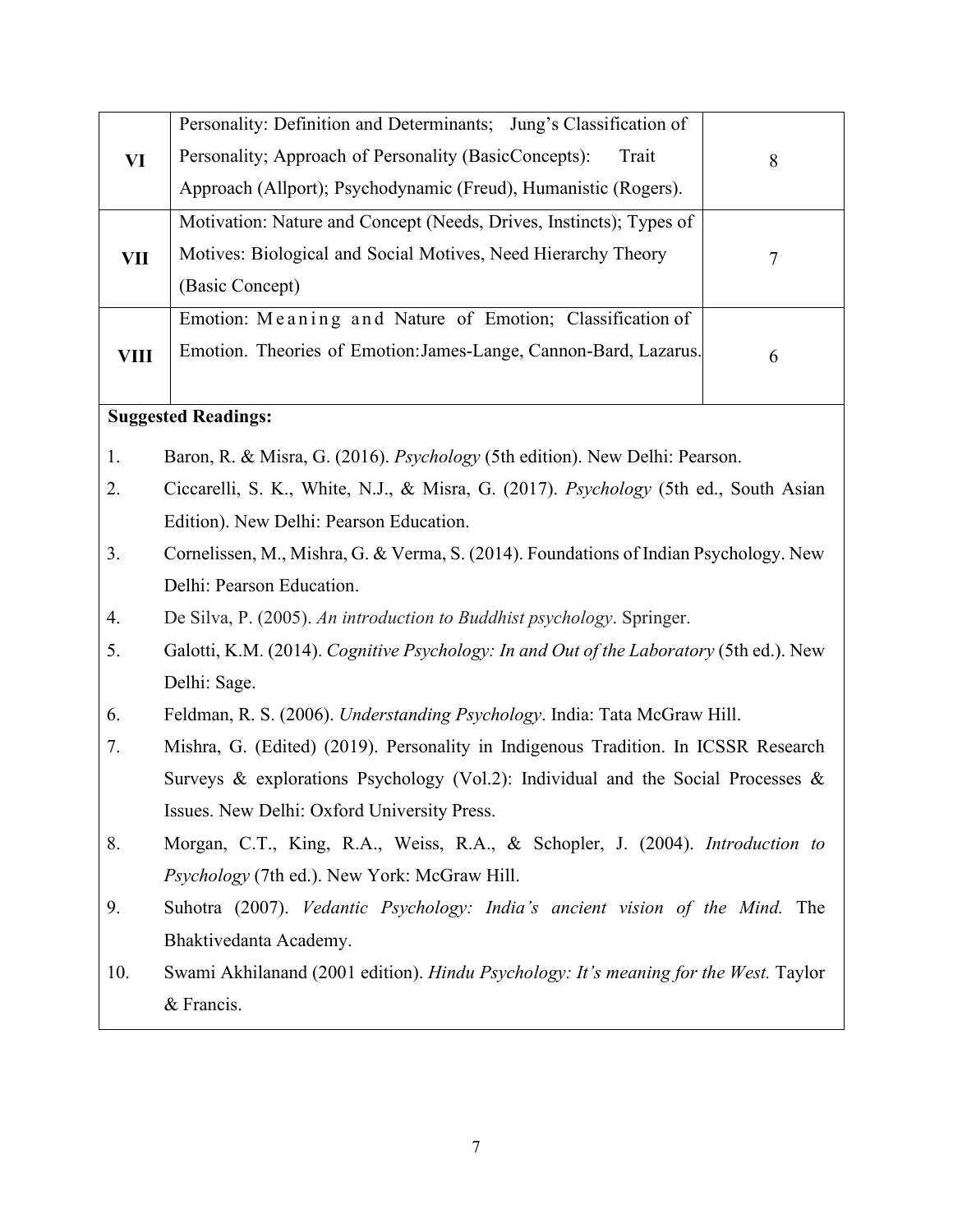| Zimbardo, P.C. & Weber, A.L. (1997). Psychology. New York: Harper Collins College |
|-----------------------------------------------------------------------------------|
| Publishers.                                                                       |

- 12. fिसंह, अरूण कुमार (2006). उच्चतर सामान्य मनोविज्ञान। वाराणसी; मोतीलाल बनारसीदास प्रकाशन।
- 13. fिवाठी, लाल बचन एवं अन्य. (2001). आधुनिक प्रायोगिक मनोविज्ञान। आगरा; हरप्रसाद भार्गव।
- $14.$  श्रीवास्तव, डी0. एन0., (2008). व्यक्तित्व का मनोविज्ञान। आगरा; अग्रवाल पब्लिकेशन।
- 15. सिंह, आर0 एन0 एवं भारद्वाज, एस0. एस0. (2017). मूल मनोवैज्ञानिक प्रकियाएं। आगरा; अग्रवाल पब्लिकेशन ।
- 16. श्रीवास्तव, रामजी. (2008). आधुनिक सामान्य मनोविज्ञान। वाराणसी; मोतीलाल बनारसीदास।
- 17. Suggestive digital platforms web links- http://heecontent.upsdc.gov.in/Home.aspx

http://www.apa.org

This course can be opted as an elective: Open to all

**Total Marks for Internal Assessment = 25**

#### **Approved/Accepted Continuous Evaluation Method for Internal Assessment -**

- Home Assignment/ Seminar (10 Marks)
- Written Test (15 Marks)

Course prerequisites:10+2 in any discipline

Suggested equivalent online courses:

- Coursera
- Swayam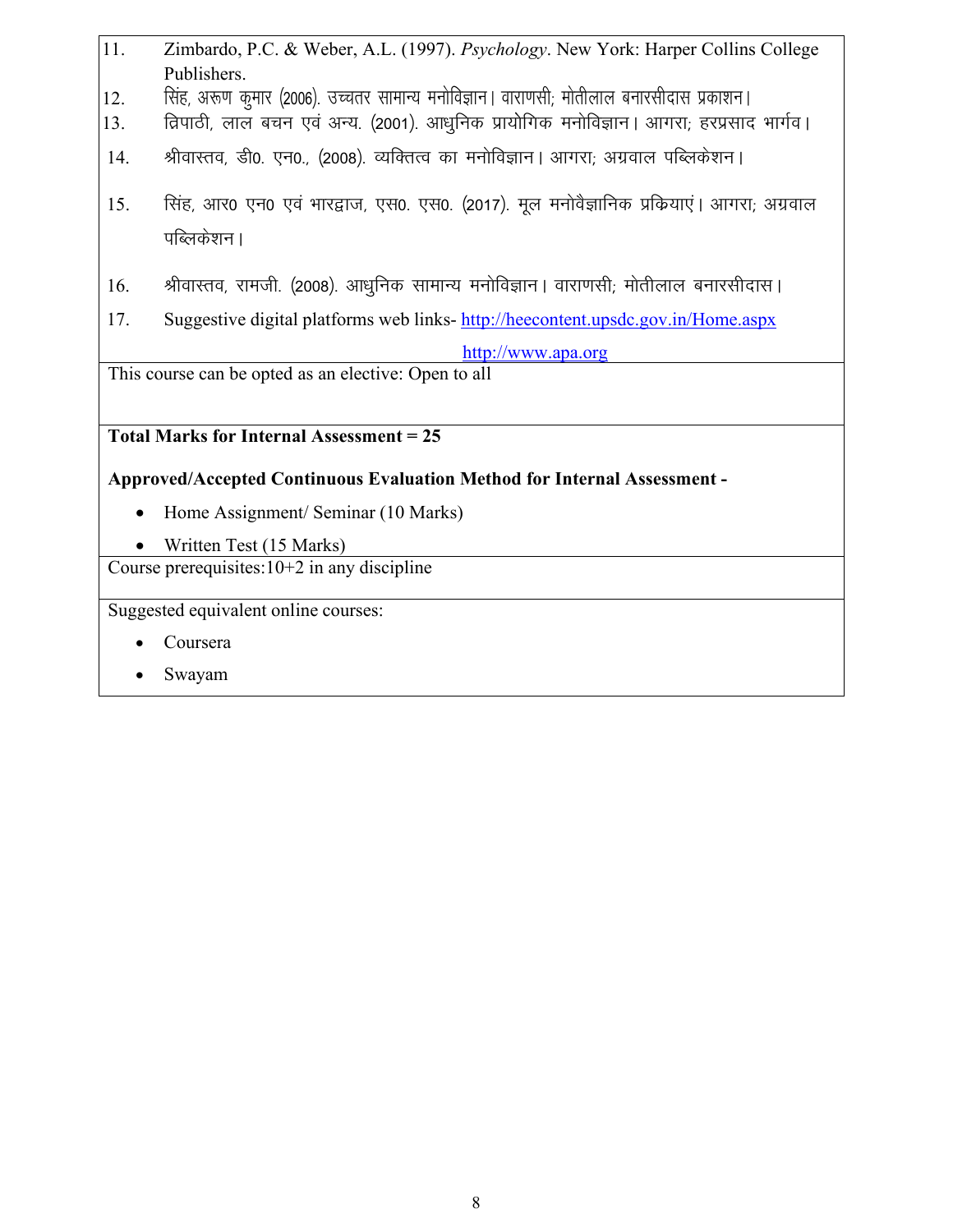## **Paper 2**

#### **Practical**

|                                                                                                 | <b>Program/Class: Certificate</b><br><b>Year: First</b>                                   |  | <b>Semester: First</b>      |                        |
|-------------------------------------------------------------------------------------------------|-------------------------------------------------------------------------------------------|--|-----------------------------|------------------------|
| <b>Subject: Psychology</b>                                                                      |                                                                                           |  |                             |                        |
| Course Code: A090102P<br><b>Course Title: Lab Work</b>                                          |                                                                                           |  |                             |                        |
| Course Outcome: Students will be imparted a variety of skills to design and conduct             |                                                                                           |  |                             |                        |
| psychological experiments ensuring controlled conditions, report writing and interpretations of |                                                                                           |  |                             |                        |
| the report.                                                                                     |                                                                                           |  |                             |                        |
| Credits: 2<br>Core Compulsory                                                                   |                                                                                           |  |                             |                        |
| Max. Marks: $25+75$                                                                             |                                                                                           |  | Min. Passing Marks: $10+25$ |                        |
|                                                                                                 |                                                                                           |  |                             |                        |
| Total No. of Lectures-Tutorials-Practical (in hours per week): L-T-<br>$P: 0-0-2$               |                                                                                           |  |                             |                        |
| Unit                                                                                            | <b>Topics</b>                                                                             |  |                             | <b>No. of Lectures</b> |
| $\mathbf I$                                                                                     | Any one experiment based on Attention/Perceptual Processes                                |  |                             | $8(16 \text{ hrs})$    |
|                                                                                                 | Any one experiment/test on Classical Conditioning/Operant<br>Conditioning/Verbal Learning |  |                             | $8(16 \text{ hrs})$    |
| $\mathbf{I}$                                                                                    |                                                                                           |  |                             |                        |
| III                                                                                             | Any one experiment on Memory/Forgetting                                                   |  | $7(14 \text{ hrs})$         |                        |
| $\mathbf{IV}$                                                                                   | Any one experiment/test on motivational/emotional processes                               |  | $7(14 \text{ hrs})$         |                        |
| <b>Suggested Readings:</b>                                                                      |                                                                                           |  |                             |                        |
| 1. व्रिपाठी, लाल बचन एवं अन्य. (2001). आधुनिक प्रायोगिक मनोविज्ञान। आगरा; हरप्रसाद भार्गव।      |                                                                                           |  |                             |                        |

- 2. सिंह, आर0 एन0 एवं भारद्वाज, एस0. एस0. (2015). उच्च प्रायोगिक मनोविज्ञान। आगरा; अग्रवाल पब्लिकेशन।
- 3. सिंह, आर0 एन0 एवं भारद्वाज, एस0. एस0. (2010). मनोवैज्ञानिक प्रयोग एवं परीक्षण खण्ड प्रथम एवं द्वितीय। आगरा; अग्रवाल पब्लिकेशन।

4. Suggestive digital platforms web links- http://heecontent.upsdc.gov.in/Home.aspx This course can be opted by the students who has opted psychology as a subject.

#### **Max Marks for Practical Exam = 100 (25+75)**

#### **(A) Total Marks for Internal Assessment = 25 Approved/Accepted Continuous Evaluation Method for Internal Assessment -**

• Practical File Writing and Presentation (25 marks)

#### **(B) Total Marks for External Assessment = 75 Approved/Accepted Evaluation Method for External Assessment -**

- Written Exam (25 marks)
- Viva Voce (50 marks)

Course prerequisites: Only for those who took psychology as a subject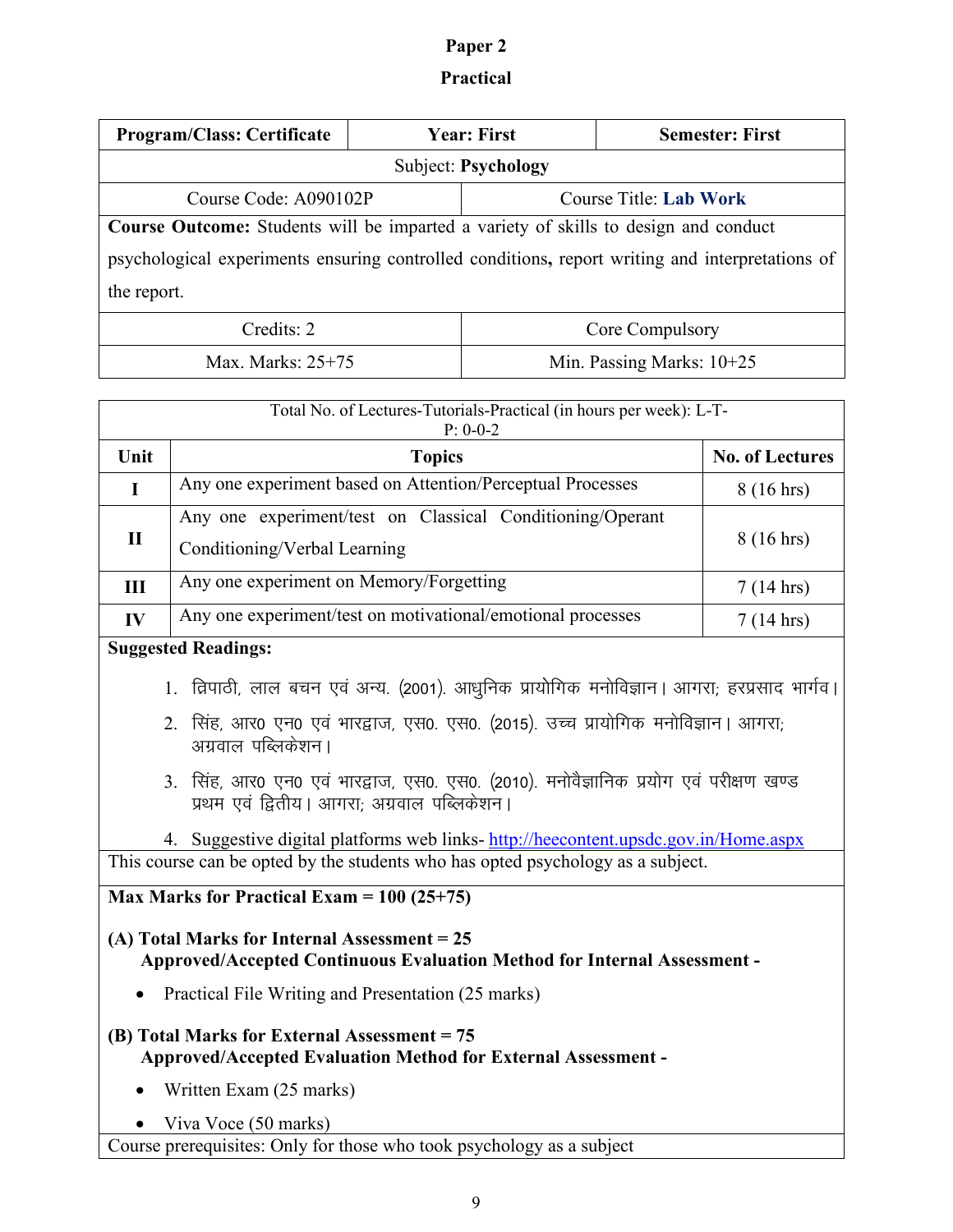## **Semester II**

## **Paper 1**

## **Theory**

| <b>Program/Class: Certificate</b>                                                                  | <b>Year: First</b> |                | <b>Semester: Second</b>                  |
|----------------------------------------------------------------------------------------------------|--------------------|----------------|------------------------------------------|
| Subject: Psychology                                                                                |                    |                |                                          |
| Course Code: A090201T                                                                              |                    |                | Course Title: Basic Research Methodology |
|                                                                                                    |                    | and Statistics |                                          |
| <b>Course Outcome:</b> The learners will be able to comprehend psychological data and can put them |                    |                |                                          |
| on appropriate scaling method. Moreover, they will be getting hold of essentials of psychological  |                    |                |                                          |
| testing along with various kinds of tests implemented.                                             |                    |                |                                          |

| Credits: 4                                                                  |                                                                     | Core Compulsory        |   |  |  |
|-----------------------------------------------------------------------------|---------------------------------------------------------------------|------------------------|---|--|--|
|                                                                             | Max. Marks: 25+75<br>Min. Passing Marks: 10+25                      |                        |   |  |  |
| Total No. of Lectures-Tutorials-Practical (in hours per week): L-T-P: 4-0-0 |                                                                     |                        |   |  |  |
| Unit                                                                        | <b>Topics</b>                                                       | <b>No. of Lectures</b> |   |  |  |
|                                                                             | Measurement: Meaning and Nature of Psychological                    |                        | 6 |  |  |
| $\bf{I}$                                                                    | Measurement; Levels of Measurement (Basic Concepts).                |                        |   |  |  |
|                                                                             | Psychological Research: Meaning and Nature; Psychological           |                        |   |  |  |
|                                                                             | Research Methods: Experimental, Correlational, and                  |                        |   |  |  |
| $\mathbf{I}$                                                                | Observational; Basic Concepts and types of Research Problem,        | 8                      |   |  |  |
|                                                                             | Variable, Hypothesis; Sampling: Concept and                         |                        |   |  |  |
|                                                                             | Methods.                                                            |                        |   |  |  |
|                                                                             | <b>Statistics</b><br>Introduction;<br>Psychological                 | Parametric and Non-    |   |  |  |
|                                                                             | Parametric Statistics (Basic Concepts), Measures of Central         |                        |   |  |  |
| III                                                                         | Tendency (Mean, Median, Mode), Measures of Variability (SD, QD,     | 8                      |   |  |  |
|                                                                             | AD).                                                                |                        |   |  |  |
|                                                                             | Frequency Distribution (Basic Concept). Graphical Representation of |                        |   |  |  |
| IV                                                                          | Data: Frequency Polygon, Histogram and Bar Diagram. The Normal      |                        | 8 |  |  |
|                                                                             | Distribution: Meaning and Nature.                                   |                        |   |  |  |
| $\mathbf{V}$                                                                | Correlation: Meaning; Product Moment and Rank Order Correlation,    |                        |   |  |  |
|                                                                             | Chi-Square tests and t test. Interpretation of t value – level of   |                        | 7 |  |  |
|                                                                             | significance.                                                       |                        |   |  |  |
|                                                                             | Tests: Concept and Types; Psychometric Properties of Tests:         |                        |   |  |  |
| VI                                                                          | Validity and Reliability: Nature and Types.                         |                        | 7 |  |  |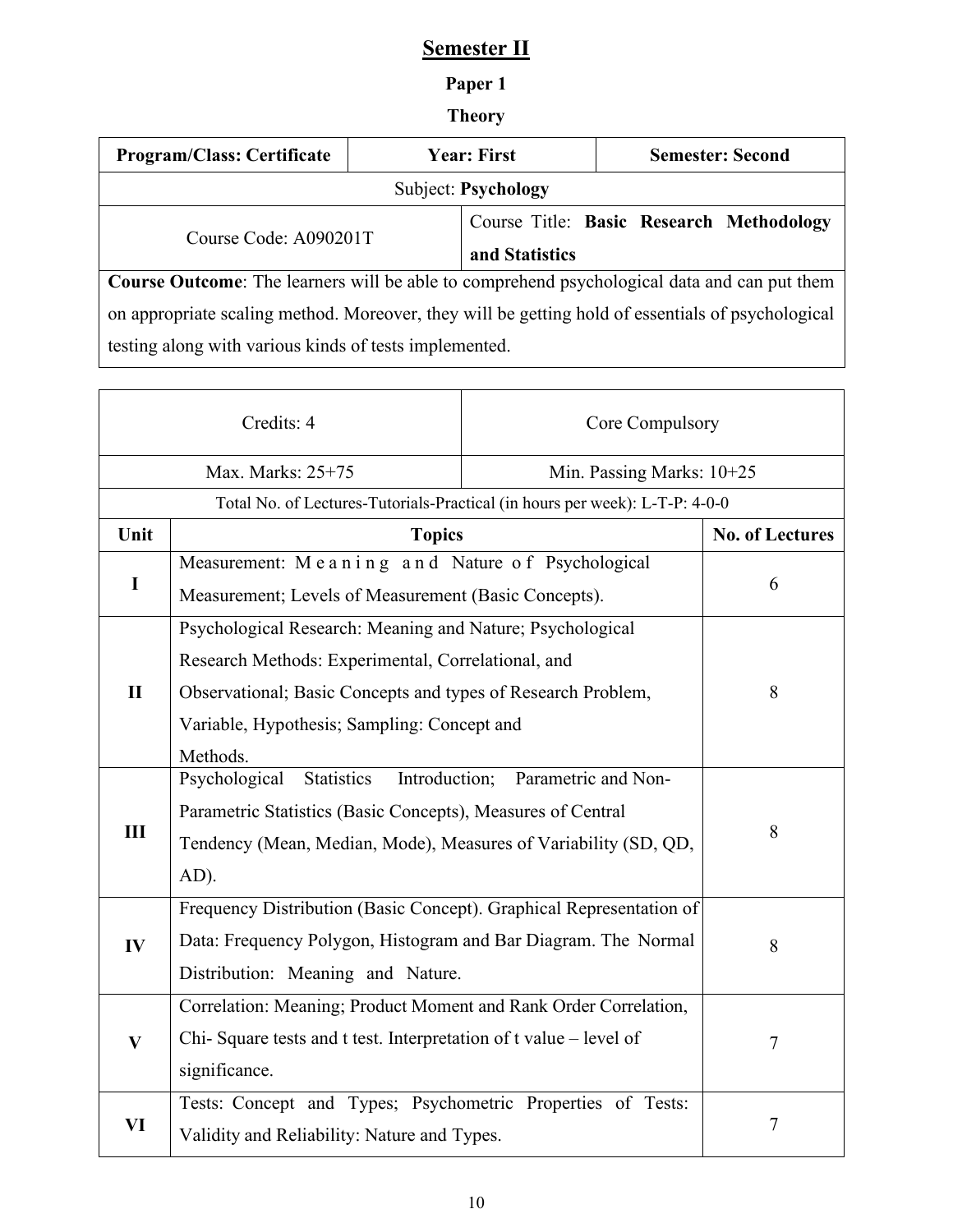|                                                                                                                                 | Intelligence Testing: Measurement of abilities: Stanford Binet, and                                                                        |   |  |  |
|---------------------------------------------------------------------------------------------------------------------------------|--------------------------------------------------------------------------------------------------------------------------------------------|---|--|--|
| VII                                                                                                                             | Wechsler Test of Intelligence.                                                                                                             | 8 |  |  |
|                                                                                                                                 | Personality Tests: Self Report Inventories (16 PF, NEO-PIR),                                                                               |   |  |  |
| VIII                                                                                                                            | Projective Techniques: TAT and Rorschach Ink Blot Test.                                                                                    | 8 |  |  |
|                                                                                                                                 | <b>Suggested Readings:</b>                                                                                                                 |   |  |  |
| 1.                                                                                                                              | Anastasi, A. (1950). Psychological Testing. Prentice Hall.                                                                                 |   |  |  |
| 2.                                                                                                                              | Cronbach, L.J. (1960) (2nd Edition). Essentials of Psychological Testing. New York:                                                        |   |  |  |
|                                                                                                                                 | Harper.                                                                                                                                    |   |  |  |
|                                                                                                                                 | 3. Freeman, F.S. (1962) (3rd Edition). Theory and practice of psychological testing. New                                                   |   |  |  |
|                                                                                                                                 | York: Holt, Rinehart & Winston.                                                                                                            |   |  |  |
| 4.                                                                                                                              | Garrett, H. E. (1966). Statistics in Psychology and Education. Paragon International<br>Publishers.                                        |   |  |  |
|                                                                                                                                 | 5. Gregory, R.J. (2014) (6th Edition). Psychological Testing: History, Principles and                                                      |   |  |  |
|                                                                                                                                 | Applications. New Delhi: Pearson India Education.                                                                                          |   |  |  |
|                                                                                                                                 | 6. Guilford, J.P. (1936). Psychometric Methods. London: McGraw Hill Publishing                                                             |   |  |  |
|                                                                                                                                 | Company.                                                                                                                                   |   |  |  |
| 7.                                                                                                                              | Kerlinger, F.N. (1983). Foundations of Behavioral Research. New Delhi: Surject                                                             |   |  |  |
|                                                                                                                                 | Publications.                                                                                                                              |   |  |  |
|                                                                                                                                 | 8. लाल. जे. एन. (1999). मनोविज्ञान एवं शिक्षा में सांख्यिकी । नीलकमल प्रकाशन गोरखपुर ।                                                     |   |  |  |
|                                                                                                                                 | 9. मीश्रा, बब्बन एवं व्रिपाठी, लाल बचन (1994). मनोवैज्ञानिक सांख्यिकी। हर प्रसाद भार्गव आगरा।                                              |   |  |  |
|                                                                                                                                 | 10. Singh, A.K. (2006). Tests, Measurement and Research Methods in Behavioral Sciences.                                                    |   |  |  |
|                                                                                                                                 | Patna: Bharti Bhavan.                                                                                                                      |   |  |  |
|                                                                                                                                 | 11. श्रीवास्तव, डी0 एन0., एवं वर्मा, पी0. (2012). मनोविज्ञान शिक्षा एवं अन्य सामाजिक विज्ञानो में<br>सांख्यिकी। आगरा; विनोद पुस्तक मन्दिर। |   |  |  |
| 12. श्रीवास्तव, रामजी एवं अन्य. (2003). मनोविज्ञान, शिक्षा तथा समाजशास्त्र मे सांख्यिकी विधियां।<br>वाराणसी; मोतीलाल बनारसीदास। |                                                                                                                                            |   |  |  |
|                                                                                                                                 | 13. सिंह, आर0. एन0. एवं भाटिया, टी0. (2018). आधुनिक सांख्यिकीय विधियां। आगरा; अग्रवाल<br>पब्लिकेशन ।                                       |   |  |  |
|                                                                                                                                 | 14. Suggestive digital platforms web links- http://heecontent.upsdc.gov.in/Home.aspx                                                       |   |  |  |
| <b>Total Marks for Internal Assessment = 25</b>                                                                                 |                                                                                                                                            |   |  |  |
| <b>Approved/Accepted Continuous Evaluation Method for Internal Assessment -</b>                                                 |                                                                                                                                            |   |  |  |
|                                                                                                                                 | Home Assignment/ Seminar (10 Marks)                                                                                                        |   |  |  |

• Written Test (15 Marks)